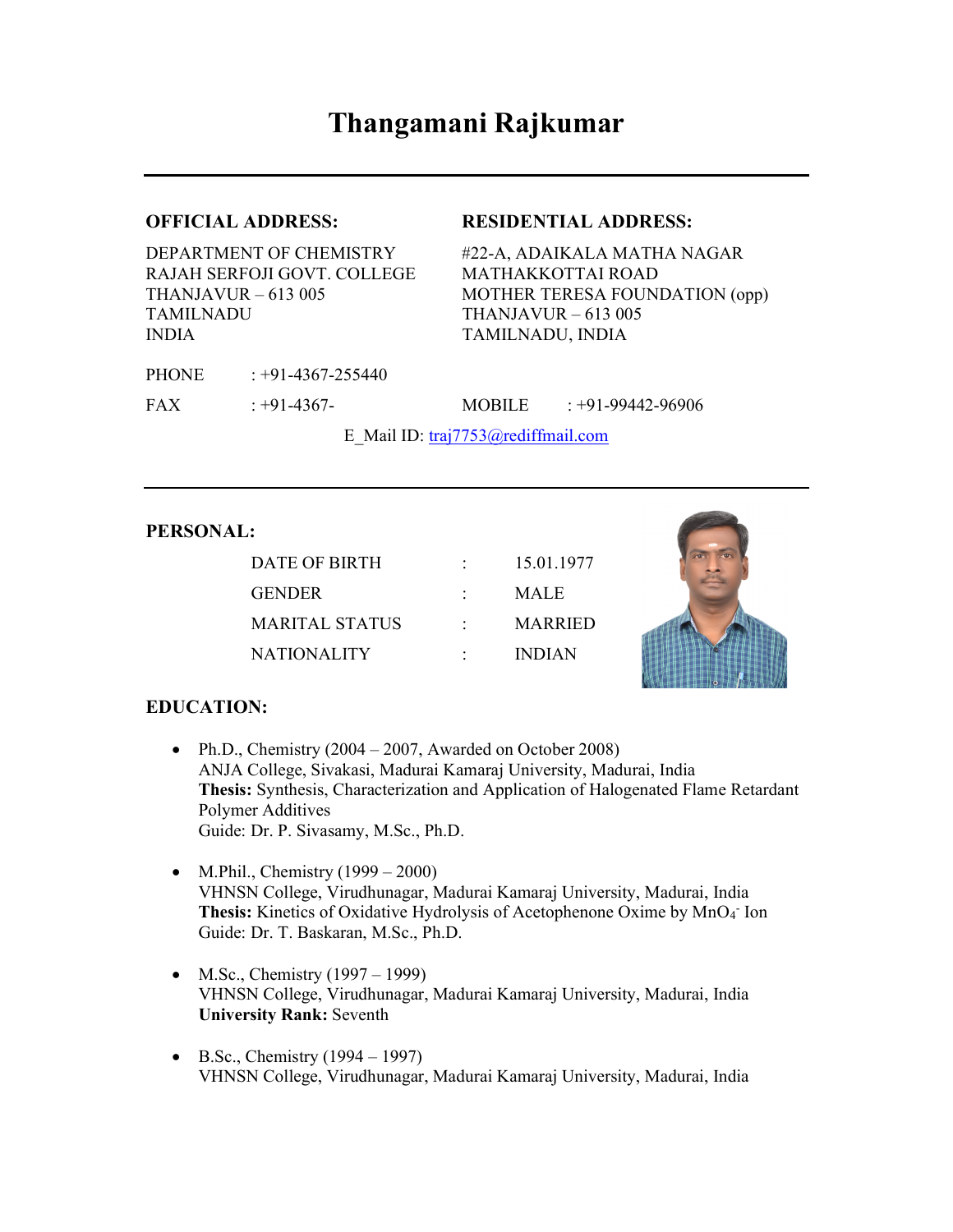## PROFESSIONAL EXPERIENCE:

| $08/2013$ – Present | <b>Assistant Professor</b> of Chemistry             |
|---------------------|-----------------------------------------------------|
|                     | Rajah Serfoji Government College                    |
|                     | Thanjavur $-613005$ , Tamilnadu, India              |
| $03/2011 - 08/2013$ | <b>Assistant Professor</b> of Chemistry             |
|                     | M.R. Government Arts College                        |
|                     | Mannargudi - 614 001, Tamilnadu, India              |
| $10/2010 - 02/2011$ | <b>Associate Professor</b> of Chemistry             |
|                     | Kamaraj College of Engineering and Technology       |
|                     | K. Vellakulam Post - 625 701, Tamilnadu, India      |
| $01/2009 - 09/2010$ | <b>Assistant Professor</b> of Chemistry             |
|                     | Kamaraj College of Engineering and Technology       |
|                     | K. Vellakulam Post – 625 701, Tamilnadu, India      |
| $07/2003 - 12/2008$ | <b>Lecturer</b> in Chemistry                        |
|                     | Kamaraj College of Engineering and Technology       |
|                     | K. Vellakulam Post – 625 701, Tamilnadu, India      |
| $03/2001 - 07/2003$ | Lecturer in Chemistry, Erode Sengunthar Engineering |
|                     | College, Thudupathi, Erode, Tamilnadu, India        |

# PROFESSIONAL AFFILIATION:

Member of Indian Society for Technical Education

## SERVICE ACTIVITIES:

- Co-ordinator of First Year Engineering and Technology (2010 2011)
- NBA Stearing Committee Member of Kamaraj College of Engineering and Technology (2003 – 2010)
- ISO Internal Auditor of Kamaraj College of Engineering and Technology (2003 2010)
- Exam Cell In-charge to conduct Internal/External Examination of Kamaraj College of Engineering and Technology (2009 – 2010)
- Faculty Advisor of First Year Engineering Students (2003 2010)

### Research Guidance:

|               | <b>B.Tech.</b> | M.Phil. | Ph.D.   |
|---------------|----------------|---------|---------|
| Guided        |                |         | $- - -$ |
| Guidiing      | $--$           |         |         |
| <b>Others</b> | ---            | $--$    | ---     |

## RESEARCH INTERESTS:

- Polymer Synthesis and Characterization
- Flame Retardants Halogenated and Intumescent Materials
- Analytical Techniques in Polymer Analysis FTIR, NMR, DSC, TG, TG-FTIR
- Kinetics of Polymer Degradation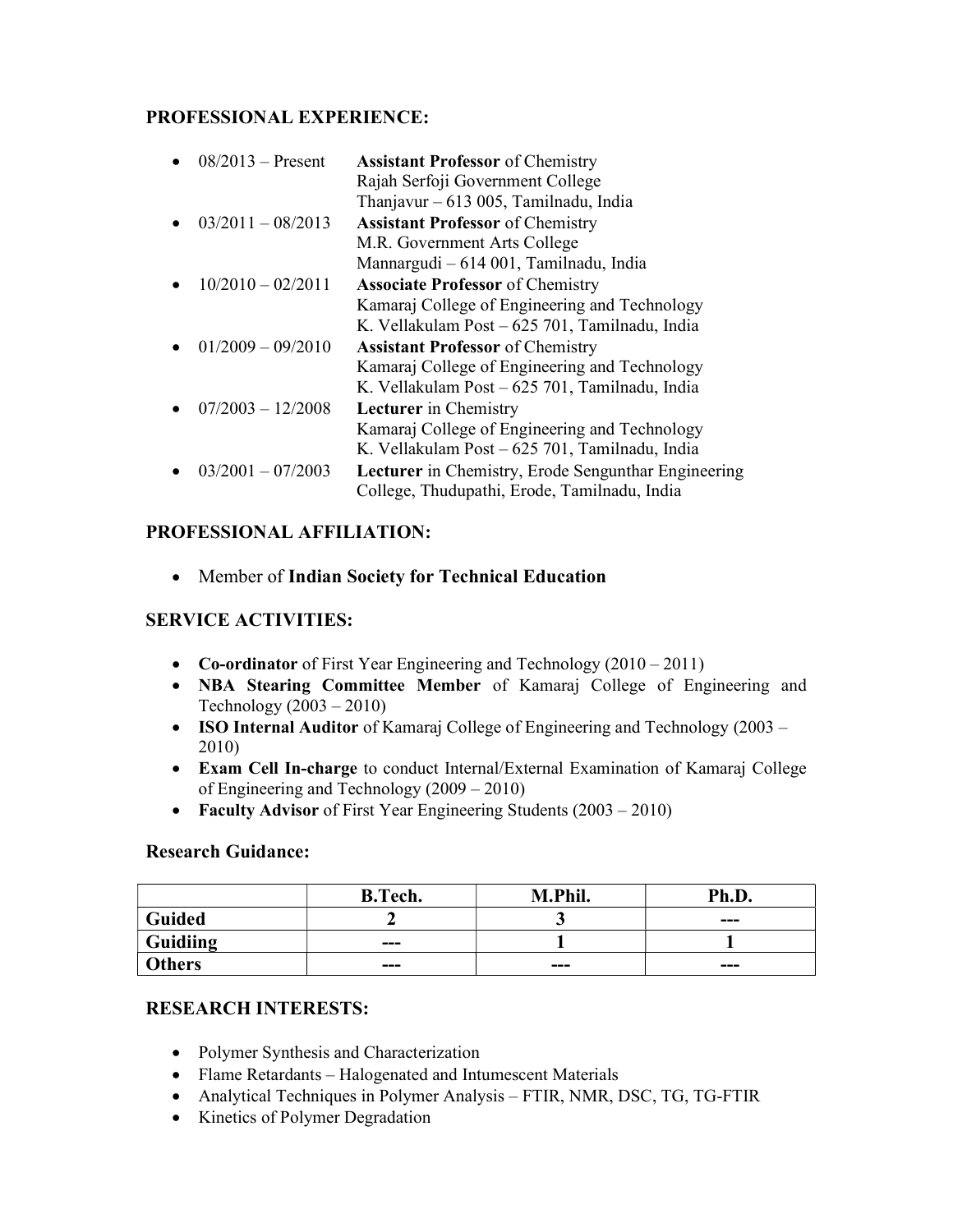## FUNDED PROJECTS (completed):

| 1              | Position                 | : Principal Investigator                           |
|----------------|--------------------------|----------------------------------------------------|
|                | Title of the Project     | : Development of Intumescent Materials for         |
|                |                          | <b>Extinguishing Fire</b>                          |
|                | <b>Amount Sanctioned</b> | : Rs. 9.56 Lakhs                                   |
|                | <b>Funding Agency</b>    | : Indira Gandhi Centre For Atomic Research         |
|                |                          | (IGCAR), Government of India, Kalpakkam,           |
|                |                          | Tamilnadu, India                                   |
| $\overline{2}$ | Position                 | : Principal Investigator                           |
|                | Title of the Project     | : Synthesis and Characterization of Functionalized |
|                |                          | <b>Graphene Oxide-Polymer Nanocomposite</b>        |
|                | <b>Amount Sanctioned</b> | : Rs. $1,00,000$                                   |
|                | <b>Funding Agency</b>    | : Tamilnadu State Council for Higher Education     |
|                |                          | Chennai, Tamilnadu, India                          |

## PUBLICATIONS:

- Chinnaswamy Thangavel Vijayakumar, Palanichamy Sivasamy and Thangamani Rajkumar; "Synthesis and Characterization of 1,3-bis(2-hydroxyethoxy) benzene Based Saturated and Unsaturated Polyesters" European Polymer Journal, 43 (2007) 3028–3035.
- Thangamani Rajkumar, Chinnaswamy Thangavel Vijayakumar, Palanichamy Sivasamy and Charles A. Wilkie; "HET Acid Based Oligoesters – TGA / FTIR Studies" European Polymer Journal, 44 (2008) 1865–1873.
- Thangamani Rajkumar, Chinnaswamy Thangavel Vijayakumar, Palanichamy Sivasamy and Charles A. Wilkie; "Thermal Degradation Studies on PMMA-HET Acid Based Oligoesters Blends" Journal of Thermal Analysis and Calorimetry, 100 (2010) 651-660.
- Chinnaswamy Thangavel Vijayakumar, Nagarajan David Mathan, Vijayakumar Sarasvathy, Thangamani Rajkumar, Arunachalam Thamaraichelvan and Durairaj Ponraju; "Synthesis and thermal properties of spiro phosphorus compounds" Journal of Thermal Analysis and Calorimetry, 101 (2010) 281-287.
- Vijayakumar Sarannya, Palanichamy Sivasamy, Nagarajan David Mathan, Thangamani Rajkumar, Durairaj Ponraju and Chinnaswamy Thangavel Vijayakumar; "Study of thermal properties of intumescent additive Pentaerythritol phosphate alcohol" Journal of Thermal Analysis and Calorimetry, 102 (2010) 1071-1077.
- Nagarajan David Mathan, Vijayakumar Sarasvathy, Thangamani Rajkumar, Arunachalam Thamaraichelvan, Durairaj Ponraju, Chinnaswamy Thangavel Vijayakumar; "Pyrolysis gas chromatography - mass spectrometry studies of spiro phosphate esters containing phenol and substituted phenol moieties" Global Journal of Analytical Chemistry. Volume 1, Issue 1 (2010) 1-12.
- Nagarajan David Mathan, Mahendran Arunjunairaj, Thangamani Rajkumar, Durairaj Ponraju and Chinnaswamy Thangavel Vijayakumar; "Thermal degradation of pentaerythritol phosphate alcohol - TG and TG–MS studies" Journal of Thermal Analysis and Calorimetry, 110 (2012) 1133-1141.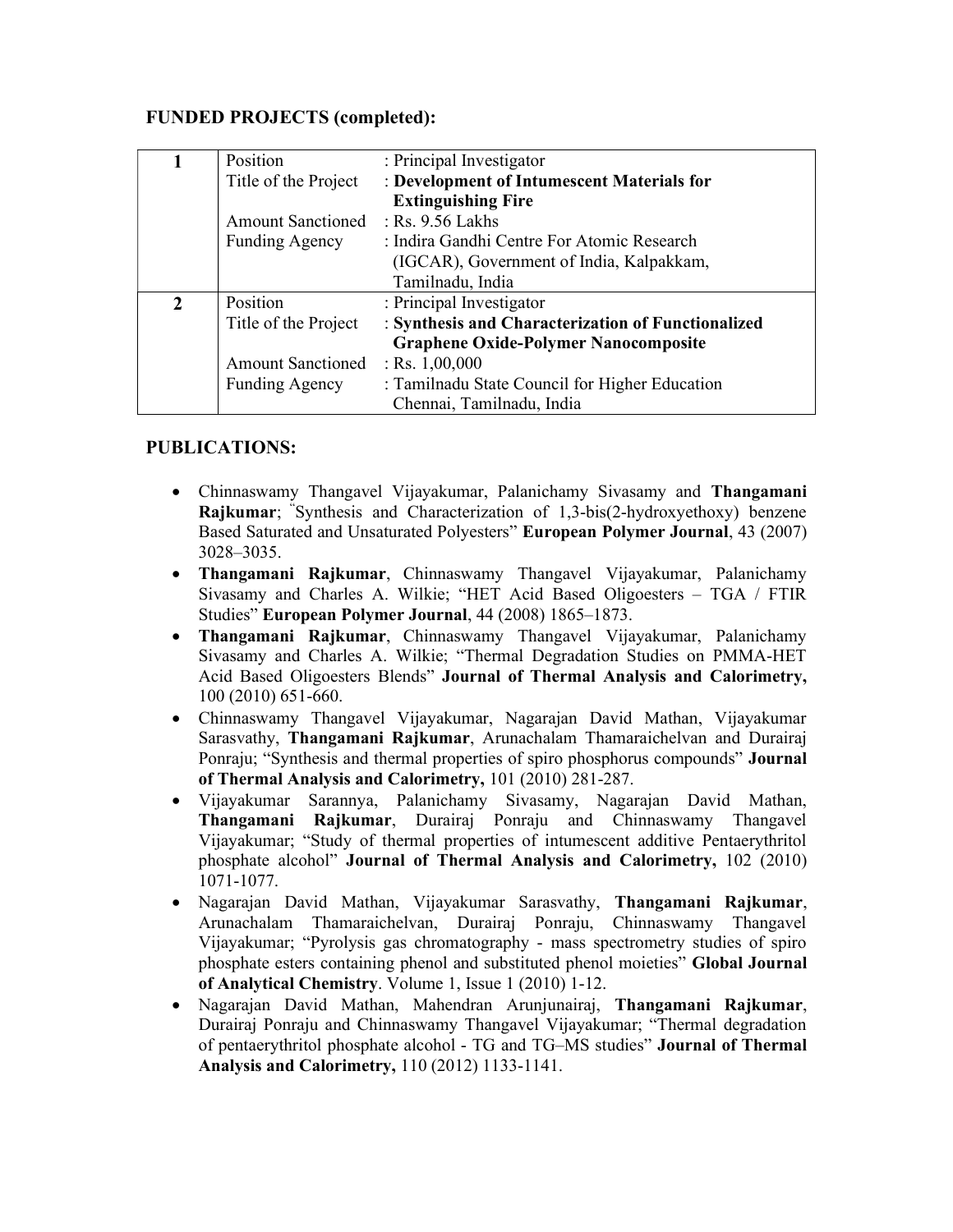- Thangamani Rajkumar, Palanichamy Sivasamy, Bojja Sreedhar and Chinnaswamy Thangavel Vijayakumar; "Chlorinated thermal stabilizer for optically clear PMMA" Polymers for Advanced Technologies, 23 (2012) 829-834.
- Chinnaswamy Thangavel Vijayakumar, Gnanasekar Pitchaimari, Rajendran Surender, Thangamani Rajkumar and Shanmugam Vinayagamoorthi; "Bispropargyl ether and bismaleimide blends: Part II – TG studies and degradation kinetics" Science Jet, 3 (2014) 44.
- Thangamani Rajkumar and Chinnaswamy Thangavel Vijayakumar; "Synthesis and characterization of N-[4-(chlorocarbonyl) phenyl] maleimide functionalized graphene oxide and reduced graphene oxide" Fullerenes, Nanotubes and Carbon Nanostructures, 25:7 (2017) 442-448; DOI: 10.1080/1536383X.2017.1335308
- Thangamani Rajkumar, Nagamuthu Muthupandiyan and Chinnaswamy Thangavel Vijayakumar; "Synthesis and investigation of thermal properties of PMMAmaleimide-functionalized reduced graphene oxide nanocomposites" Journal of Thermoplastic Composite Materials, 33:11 (2018) 85-96; https://doi.org/10.1177/0892705718804595
- A. MURUGAN, V. THANDIAYYAKONE, S. KUMARASAMY, C.R. RAVIKUMAR, S. MUTHAIAH, MITHUN CHAKRABARTY, P. THILLAI ARASU, T. RAJKUMAR and H.S. YADAV, "Electrochemical Studies on Vanadyl Complex with meso-5,10,15,20-tetrakis(2,5-Dimethoxy-phenyl)porphyrin using Electron Paramagnetic Resonance and Cyclic Voltammetry" Asian Journal of Chemisstry, 33:1 (2021) 26-30; https://doi.org/10.14233/ajchem.2021.22905
- Thangamani Rajkumar, Venugopalan Rajasudha, Arunjunai Raj Mahendran and Chinnaswamy Thangavel Vijayakumar, "Castor Oil and HER Based Polyurethanes: Synthesis, Characterization and Structure-Thermal Stability Relation" Polymer(Korea), 45(45): (2021) 511-519; DOI: 10.7317/pk.2021.45.4.511
- V. Thandiayyakone, A. Murugan, C. R. Ravikumar, T. Rajkumar, P. Thillai Arasu, H. S. Yadav and P. Kotteswaran, "Studies on Redox and axial ligand properties of Meso-Mn(III) porphyrin by cyclic voltammetry and UV-Visible spectrophotometer" Materials Today: Proceedings, (2021) ; DOI: 10.1016/j.matpr.2021.04.621

### **REVIEWER**

 Acted as a reviewer in the International Journals, Thermal Analysis and Calorimetry, Polymers for Advanced Technologies, Polymer Composites and High Performance Polymers

## PAPER PRESENTED IN SEMINARS AND CONFERENCES:

- "Kinetics of oxidative hydrolysis of acetophenone oxime by permanganate ion" in the UGC sponsored Seminar on Recent Advances in Reaction Mechanism held on 29<sup>th</sup> March, 2000 conducted by Department of Chemistry, VHNSN College, Virudhunagar
- "Flame Retardant Polyesters-TGA/FTIR Studies on HET acid based Oligoesters" in the UGC sponsored National Seminar on Frontier Areas in Chemistry held between March 1<sup>st</sup> and 2<sup>nd</sup>, 2007 organized by Department of Chemistry, Thiagarajar College (Autonomous), Madurai
- "Synthesis and Characterization of 1,3-bis (2-hydroxy) benzene based Saturated and Unsaturated Polyesters" in the UGC sponsored State Level Seminar on Novel Trends in Chemistry held between  $7<sup>th</sup>$  and  $8<sup>th</sup>$  February, 2007 organized by the Department of Chemistry, The Standard Rajaratnam College for Women, Sivakasi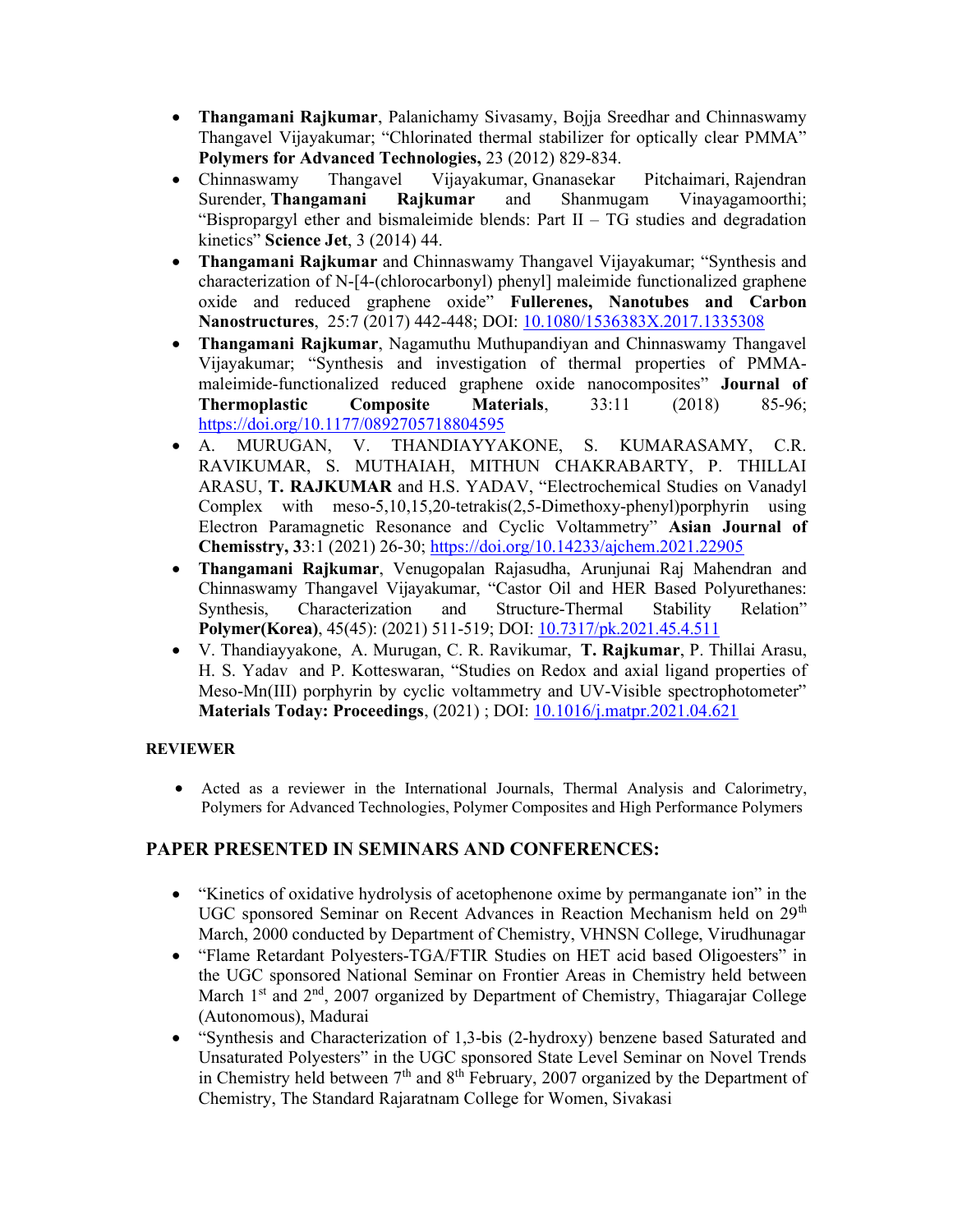- "Synthesis and Characterization of Chlorinated Flame Retardant Polyesters" in the UGC sponsored National Seminar on Emerging trends in Chemistry held between 23<sup>rd</sup> and 24<sup>th</sup> February, 2007 organized by Department of Chemistry, AVC College (Autonomous), Mannanpandal, Mayiladuthurai
- "Thermal Degradation Studies on PMMA-HET Acid Based Oligoesters Blends by TG-FTIR and Off-line Pyrolysis GC-MS Methods" in the 18<sup>th</sup> International Symposium on Analytical and Applied Pyrolysis (PYR08), held between  $18<sup>th</sup>$  and  $23<sup>rd</sup>$ May 2008, Lanzarote, Canary Islands, Spain
- "Synthesis, Characterization and Thermal Stability of Thermoplastic Polyurethanes" in the Technical Education Quality Improvement Programme-II (TEQIP-II) Sponsored National Conference on Advances in Applied Chemical Sciences and Materials Technology (ACSMT-14), held between  $17<sup>th</sup>$  and  $18<sup>th</sup>$  October 2014, Organized by Department of Chemistry, Bharathidasan Institute of Technology, Anna University, Tiruchirappalli
- "Electrochemical and spectrophotometric studies on Mn (III) porphyrin complex prepared by precipitation route" in International Virtual Conference on Advancements in Materials Science and Technology (iCAM 2020), Organized by Sathyabama Institute of Science and Technology, India and Gyeongsang National University, Republic of Korea, held between  $23<sup>rd</sup>$  and  $25<sup>th</sup>$  November 2020, ISBN: 978-93-83409-61-7

## SEMINAR AND CONFERENCES ATTENDED:

- Seminar on "Advances in Chemistry" held on 19<sup>th</sup> January, 1999 organized by Department of Chemistry, V.H.N.S.N. College, Virudhunagar.
- Horizon'99 Symposium on Ecofriendliness held on  $2<sup>nd</sup>$  October, 1999 organized by Department of Chemistry, Regional Engineering College, Tiruchirappalli.
- UGC sponsored Seminar on "Recent Advances in Reaction Mechanism" held on  $29<sup>th</sup>$ March, 2000 organized by Department of Chemistry, V.H.N.S.N College, Virudhunagar.
- UGC Sponsored National Level Conference on "Recent Trends in Chemistry of Biologically Interesting Compounds" organized by the Department of Chemistry, VHNSN College, Virudhunagar on 22nd and 23rd July, 2005.
- Ministry of Environment & Forests sponsored Workshop on "Environmental Concious Design and Manufacturing" organized by Department of Mechanical Engineering, Bannari Amman Institute of Technology, Sathyamangalam held during 12-14 August, 2005.
- AICTE sponsored Faculty Development Programme on "Current Trends and Innovative Techniques in Biotechnology" organized by the Department of Industrial Biotechnology, PSR Engineering College, Sevalpatti from 16.01.2006 to 29.01.2006.

### FDP AND QIP ATTENDED:

- Faculty Development Programme held between 21.12.02 and 23.12.02 organized by Erode Sengunthar Engg. College, Erode-57 in commemoration of Anna University Silver Jubilee Celebration.
- Quality Improvement Programme on "Instructional Design Delivery" conducted by National Institute of Technical Teachers Training & Research, Chennai, Government of India, Ministry of Human Resource Development from 04.10.04 to 06.10.04.